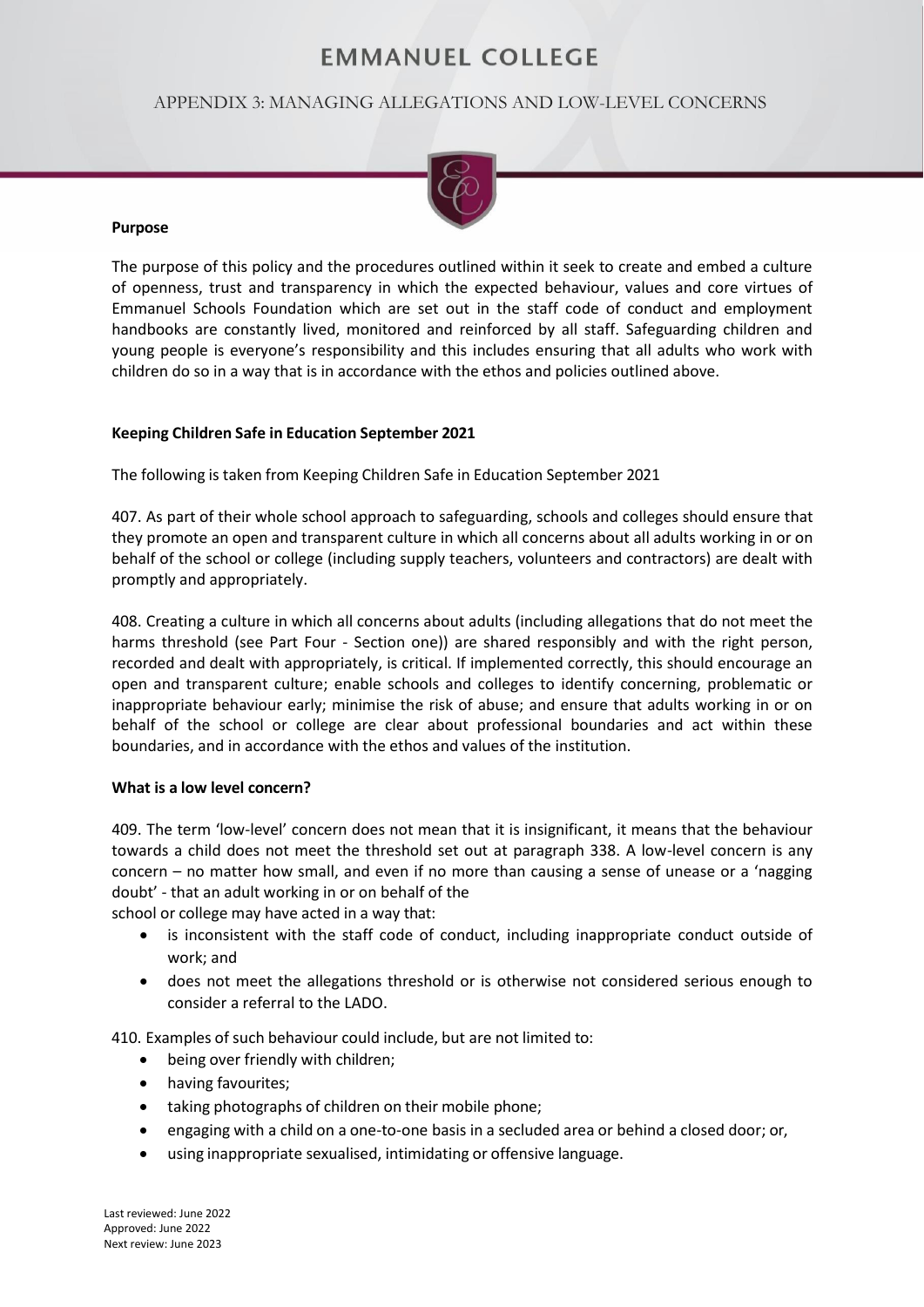411. Such behaviour can exist on a wide spectrum, from the inadvertent or thoughtless, or behaviour that may look to be inappropriate, but might not be in specific circumstances, through to that which is ultimately intended to enable abuse.

412. It is crucial that any such concerns, including those which do not meet the harm threshold (see Part Four - Section one), are shared responsibly and with the right person, and recorded and dealt with appropriately. Ensuring they are dealt with effectively should also protect those working in or on behalf of schools and colleges from potential false allegations or misunderstandings.

## **Clarity around Allegation, Low-Level and Appropriate Conduct**

## **Allegation**

Behaviour which indicates that an adult who works with children has:

- Behaved in a way that has harmed a child, or may have harmed a child;
- Possibly committed a criminal offence against or related to a child;
- Behaved towards a child or children in a way that indicates they may pose a risk of harm to children.

#### **Low Level Concern**

Any concern – no matter how small, even if no more than a 'nagging doubt' – that an adult may have acted in a manner which:

- 
- Relates to their conduct outside of work which, even if not linked to a particular act or

## **Appropriate Conduct**

Behaviour which is entirely consistent with out Code of Conduct, Values and Virtues.

## **Reporting an Allegation or Low-Level Concern**

The staff member(s) reporting the concern must keep the information confidential and not share the concern with others apart from the Principal. This information will be stored in accordance with our GDPR and data protection policies.

## **1. Reporting an allegation**

Contact the Principal immediately by asking to speak to him urgently during school hours to report an allegation or by writing a written report using email sent directly to the Principal and alert the Executive Assistant that you have done so.

## **2. Reporting a low-level concern**

Low level concerns should be reported directed to the Principal by completing the online form available **[here](https://forms.office.com/Pages/ShareFormPage.aspx?id=KjXqEW-MvkOdRU6rYU5-Az4PxEYOvkJNsHU5TSsxksRUMjlRSUFYTjNaQzY0SDlUTFVDQ1RIOFhZViQlQCNjPTEu&sharetoken=GMohWDaJLLn16QX5QsOi)**, this is accessible only by the Principal and Vice Principals.

Low-Level Concerns will not be referred to in references unless they have been formalised into more significant concerns resulting in disciplinary or misconduct procedures. Whenever staff leave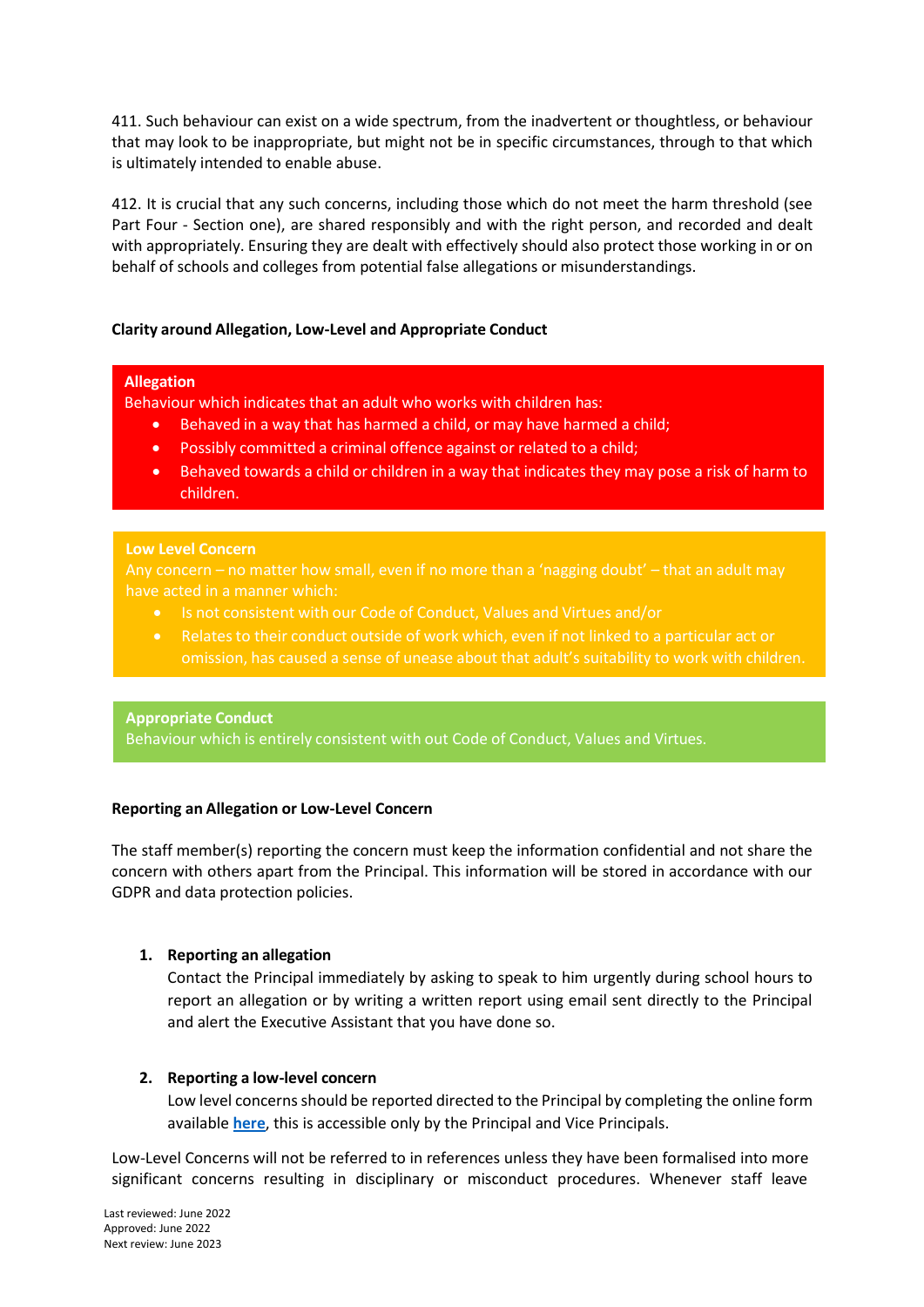Emmanuel College, any record of low-level concerns which are stored about them will be reviewed as to whether or not that information needs to be kept.

Consideration will be given to:

- (a) whether some or all of the information contained within any record may have any reasonably likely value in terms of any potential historic employment or abuse claim so as to justify keeping it, in line with normal safeguarding records practice; or
- (b) if, on balance, any record is not considered to have any reasonably likely value, still less actionable concern, and ought to be deleted accordingly.

## **Key Reference Document**

Read this document for further information about Low-Level Concerns, which is referenced in KCSIE 2021.

[https://www.farrer.co.uk/globalassets/clients-and-sectors/safeguarding/low-level-concerns](https://www.farrer.co.uk/globalassets/clients-and-sectors/safeguarding/low-level-concerns-guidance-2020)[guidance-2020p](https://www.farrer.co.uk/globalassets/clients-and-sectors/safeguarding/low-level-concerns-guidance-2020)df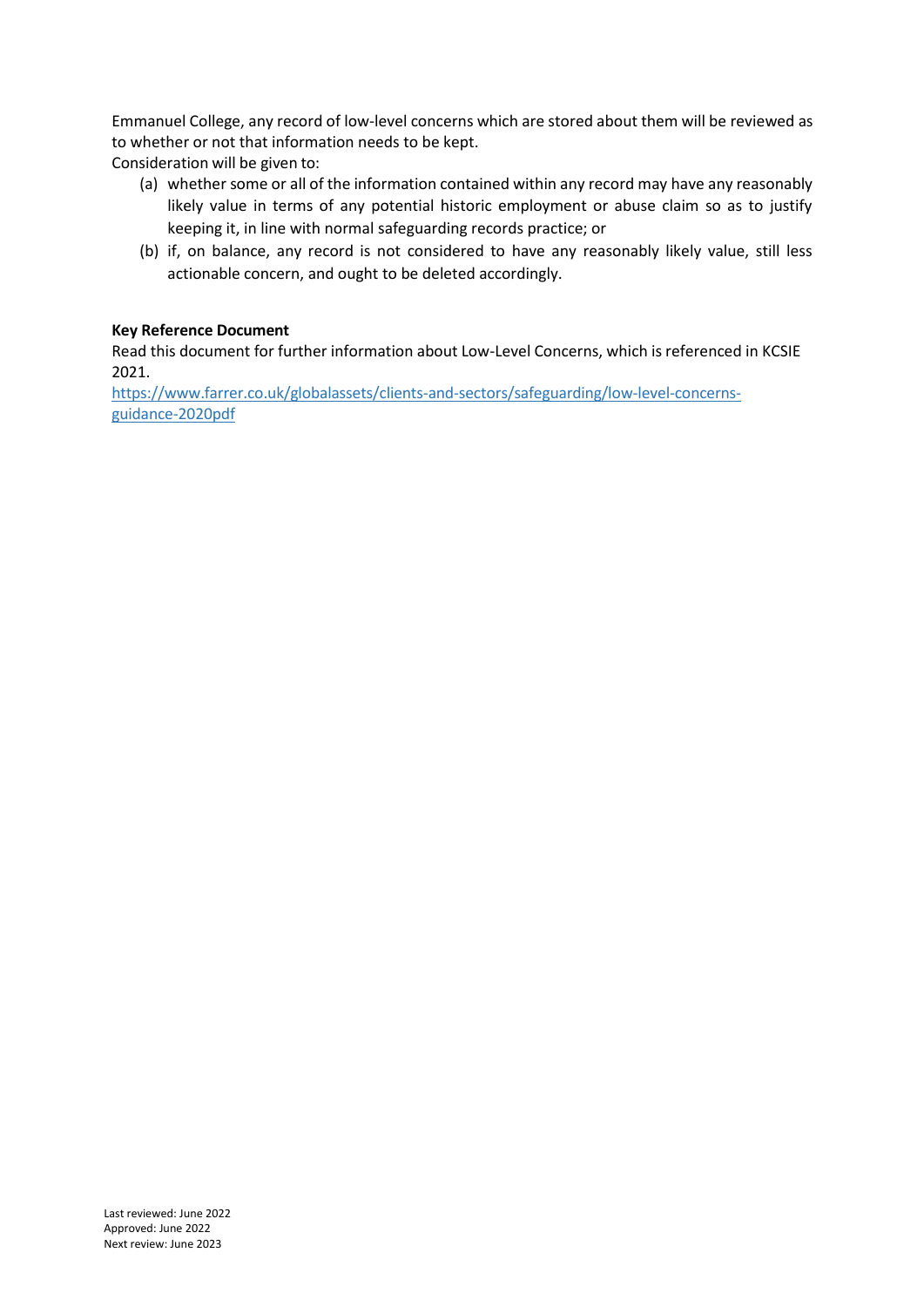



The term 'low-level' concern does not mean that it is insignificant, it means that the behaviour towards a child does not meet the threshold set out at KCSIE (2021) paragraph 338. A low-level concern is any concern -- no matter how small, and even if no more than causing a sense of unease or a 'nagging doubt' - that an adult working in or on behalf of the school or college may have acted in a way that: · is inconsistent with the staff code of conduct, including inappropriate conduct outside of work; and

. does not meet the allegations threshold or is otherwise not considered serious enough to consider a referral to the LADO.